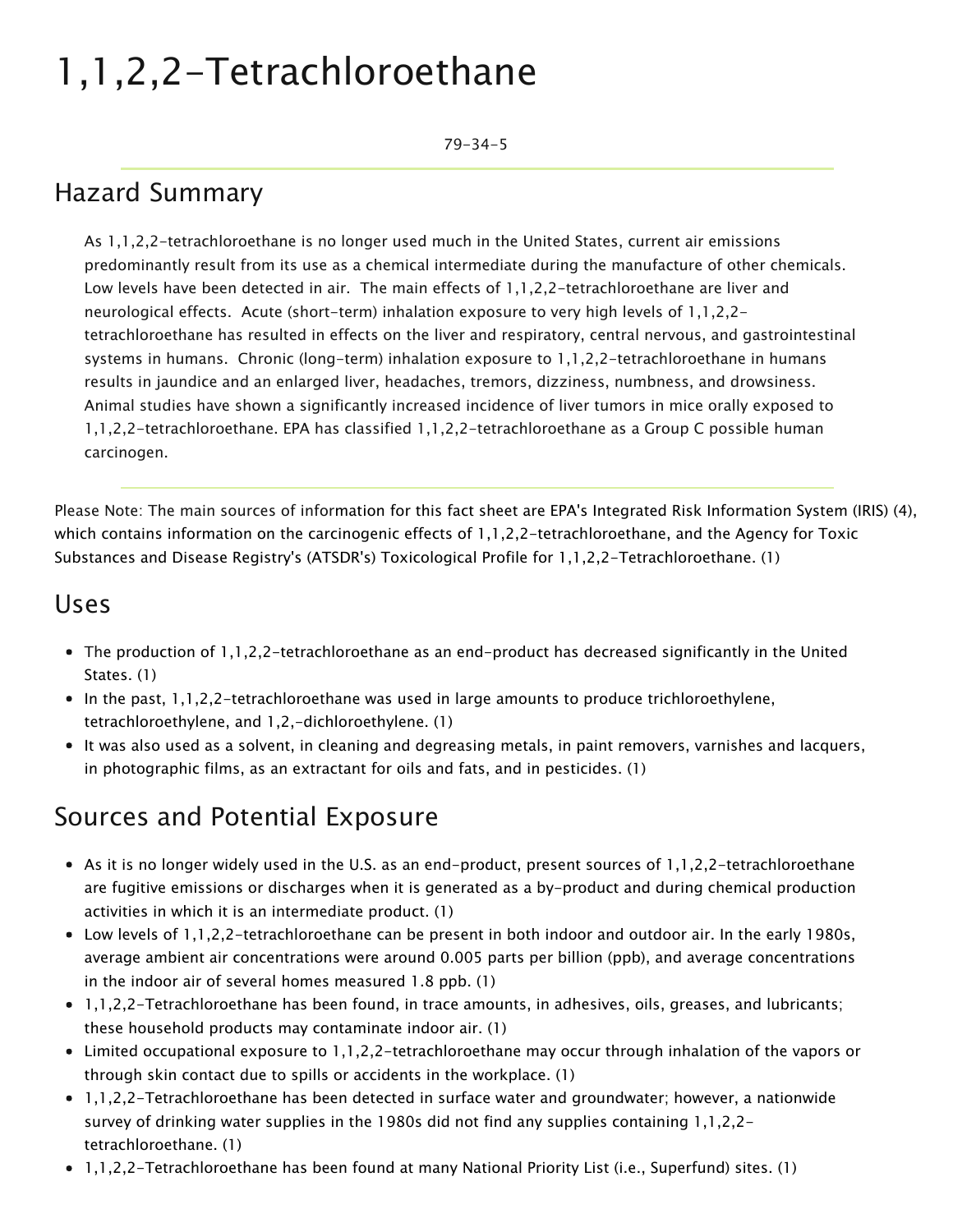# Assessing Personal Exposure

• No specific medical tests are available to determine exposure to  $1,1,2,2$ -tetrachloroethane. (1)

# Health Hazard Information

Acute Effects:

- Acute exposure to very high levels of 1,1,2,2-tetrachloroethane has caused severe liver destruction in humans. (1,2)
- Respiratory and eye irritation, dizziness, nausea, and vomiting have been noted in humans exposed to fumes at high levels in the workplace. (1)
- Animal studies have reported effects on the liver, eyes, and central nervous system from acute inhalation exposure to 1,1,2,2,-tetrachloroethane. (1)
- Tests involving acute exposure of rats and mice have shown 1,1,2,2-tetrachloroethane to have [moderate](https://www.epa.gov/haps/about-health-effects-fact-sheets) acute toxicity. (3)

Chronic Effects (Noncancer) :

- Chronic exposure of humans to high levels of 1,1,2,2-tetrachloroethane results in effects on the liver (jaundice and an enlarged liver), central and peripheral nervous system (headaches, tremors, dizziness, and drowsiness), and gastrointestinal effects (pain, nausea, vomiting, and loss of appetite). (1)
- Liver effects (fatty degeneration, increased liver weight, inflammatory changes) have also been observed in animals exposed via inhalation. (1)
- EPA has not established a Reference Concentration ([RfC\)](https://www.epa.gov/haps/health-effects-notebook-glossary) or Reference Dose [\(RfD](https://www.epa.gov/haps/health-effects-notebook-glossary)) for 1,1,2,2 tetrachloroethane. (4)
- ATSDR has calculated an intermediate-duration inhalation minimal risk level (MRL) of 0.4 parts per million (ppm) (3 milligrams per cubic meter, mg/m 3 ) for 1,1,2,2-tetrachloroethane based on liver effects in rats. The MRL is an estimate of the daily human exposure to a hazardous substance that is likely to be without appreciable risk of adverse noncancer health effects over a specified duration of exposure. Exposure to a level above the MRL does not mean that adverse health effects will occur. The MRL is intended to serve as a screening tool. (1)

Reproductive/Devel opmental Effects:

- No studies are available regarding developmental or reproductive effects in humans from inhalation or oral exposure to 1,1,2,2-tetrachloroethane. (1)
- Animal studies have not reported reproductive effects from inhalation exposure to 1,1,2,2 tetrachloroethane, while an oral study in rats reported histopathological changes in the testes. (1)
- No effects to the offspring of male rats exposed to 1,1,2,2-tetrachloroethane via inhalation were reported. (1)

Cancer Risk:

- Oral exposure to 1,1,2,2-tetrachloroethane in mice resulted in an increased incidence of hepatocellular carcinomas, while no increase in tumors was reported in rats. (1,4)
- EPA has classified 1,1,2,2-tetrachloroethane as a Group C possible human carcinogen. (4)
- EPA uses mathematical models, based on animal studies, to estimate the probability of a person developing cancer from breathing air containing a specified concentration of a chemical. EPA has calculated an inhalation unit risk estimate of 5.8  $\times$  10  $^{15}$  (µg/m ) based on oral data in mice. EPA estimates that, if an individual were to continuously breathe air containing 1,1,2,2-tetrachloroethane at an average of 0.02  $\mu$ g/m  $^{3}$  (2.0 x 10  $^{-5}$ mg/m  $^{3}$ ) over his or her entire lifetime, that person would theoretically have no more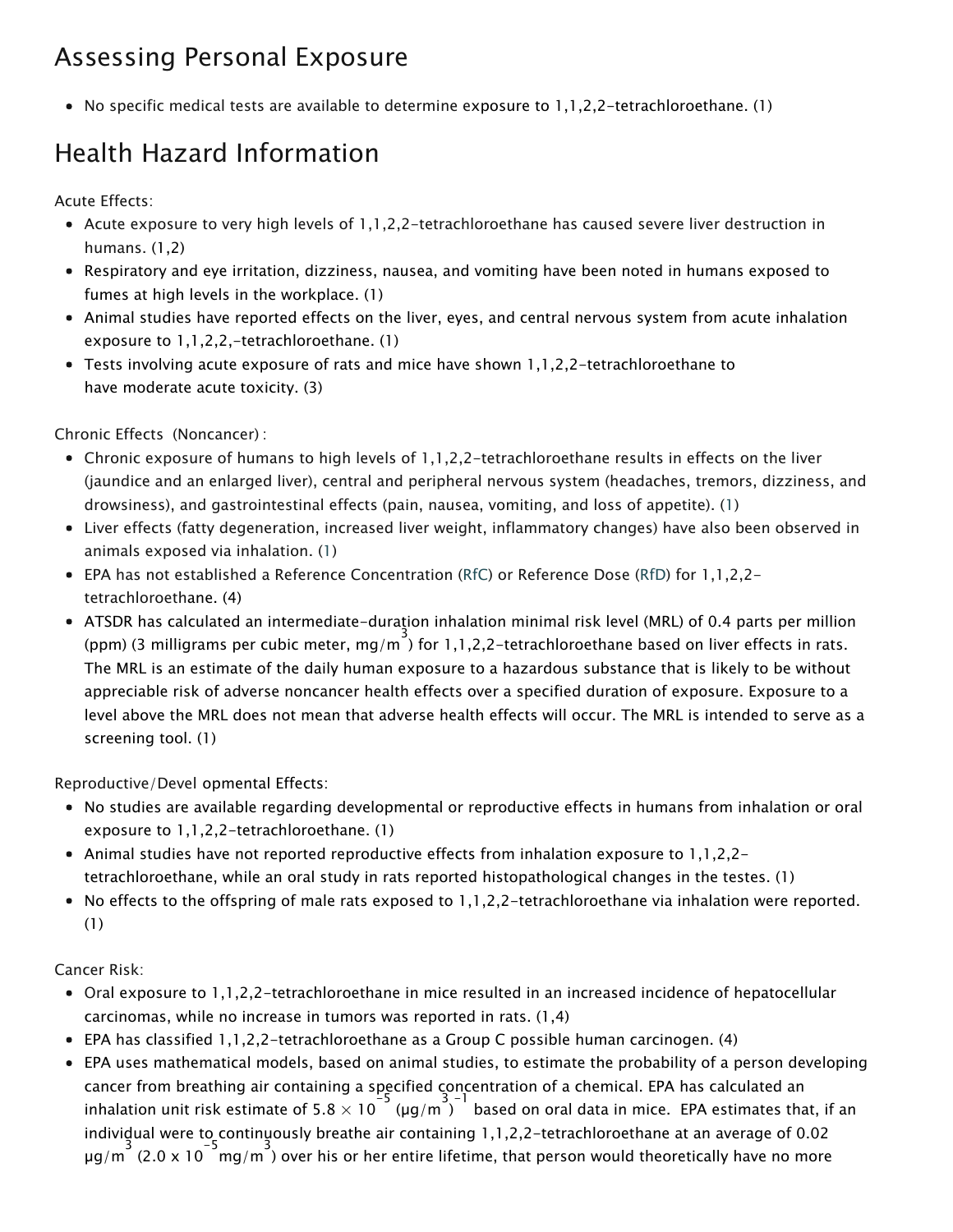than a one-in-a-million increased chance of developing cancer as a direct result of breathing air containing this chemical. Similarly, EPA estimates that continuously breathing air containing 0.2 µg/m 3 (2.0 x 10 4 mg/m 3 ) would result in not greater than a one-in-a-hundred thousand increased chance of developing cancer over a lifetime, and air containing 2.0  $\mu$ g/m<sup>3</sup> (2.0 x 10<sup>-3</sup> mg/m<sup>3</sup>) would result in not greater than a one-in-ten thousand increased chance of developing cancer. For a detailed discussion of confidence in the potency estimates, please see IRIS. (4)

EPA has also calculated an oral cancer slope factor of 0.2 (mg/kg/d)  $^{-1}$  (4)

## Physical Properties

- 1,1,2,2-Tetrachloroethane is a colorless, dense liquid that has a sweet, chloroform like odor. (1,6)
- The odor threshold for 1,1,2,2-tetrachloroethane is 1.5 ppm. (6)
- The chemical formula for 1,1,2,2-tetrachloroethane is C H Cl , and the molecular weight is 167.85 g/mol.<br> $\frac{2}{3}$   $\frac{2}{4}$  $(1,2)$
- The vapor pressure for 1,1,2,2-tetrachloroethane is 5.95 mm Hg at 25 °C, and it has a log octanol/water partition coefficient (log K ) of 2.39. (1)<br>————————————————————
- The half-life in air is about  $60$  days. (1)

Conversion Factors:

To convert concentrations in air (at 25°C) from ppm to mg/m  $\frac{3}{1}$  : mg/m  $\frac{3}{1}$  = (ppm)  $\times$  (molecular weight of the  $\frac{3}{3}$ .<br>Compound)/(24.45). For 1,1,2,2-tetrachloroethane: 1 ppm = 6.86 mg/m. To convert concentrations in air from  $\mu$ g/m<sup>3</sup> to mg/m<sup>3</sup> mg/m<sup>3</sup> = ( $\mu$ g/m<sup>3</sup>) × (1 mg/1,000  $\mu$ g).

#### Health Data from Inhalation Exposure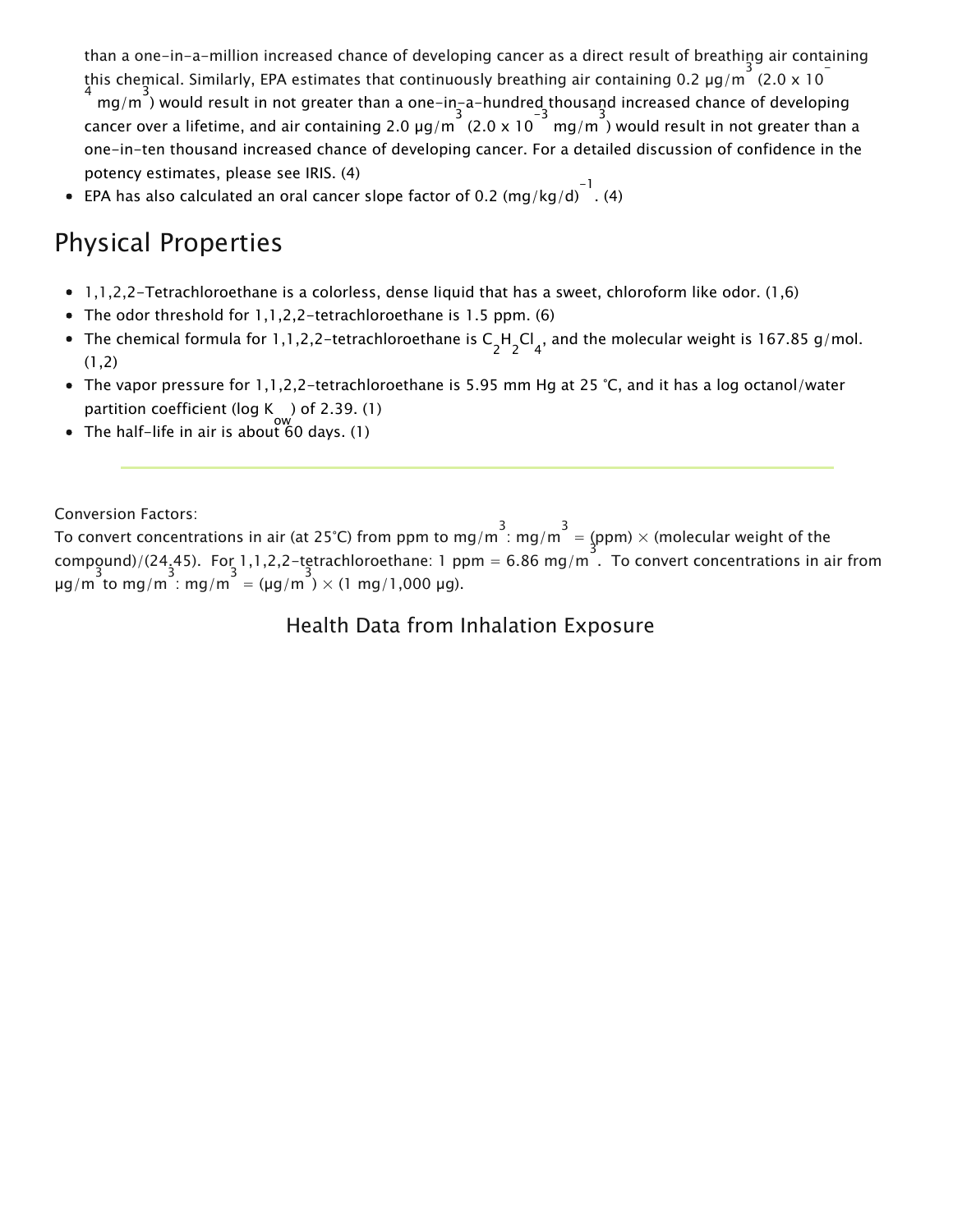### 1.1.2.2-Tetrachloroethane



ACGIH TLV--American Conference of Governmental and Industrial Hygienists' threshold limit value expressed as a time-weighted average; the concentration of a substance to which most workers can be exposed without adverse effects.

 $LC_{50}$  (Lethal Concentration  $_{50}$ )--A calculated concentration of a chemical in air to which exposure for a specific length of time is expected to cause death in 50% of a defined experimental animal population.

NIOSH REL --National Institute of Occupational Safety and Health's recommended exposure limit; NIOSH-

recommended exposure limit for an 8- or 10-h time-weighted-average exposure and/or ceiling.

NIOSH IDLH -- NIOSH's immediately dangerous to life or health concentration; NIOSH recommended exposure limit to ensure that a worker can escape from an exposure condition that is likely to cause death or immediate or delayed permanent adverse health effects or prevent escape from the environment.

OSHA PEL--Occupational Safety and Health Administration's permissible exposure limit expressed as a timeweighted average: the concentration of a substance to which most workers can be exposed without adverse effect averaged over a normal 8-h workday or a 40-h workweek.

The health and regulatory values cited in this factsheet were obtained in December 1999.

a<br>Health numbers are toxicological numbers from animal testing or risk assessment values developed by EPA. b Regulatory numbers are values that have been incorporated in Government regulations, while advisory numbers are nonregulatory values provided by the Government or other groups as advice. OSHA numbers are regulatory, whereas NIOSH and ACGIH numbers are advisory.

c These cancer risk estimates were derived from oral data and converted to provide the estimated inhalation risk. d The LOAEL is from the critical study used as the basis for the ATSDR intermediate MRL.